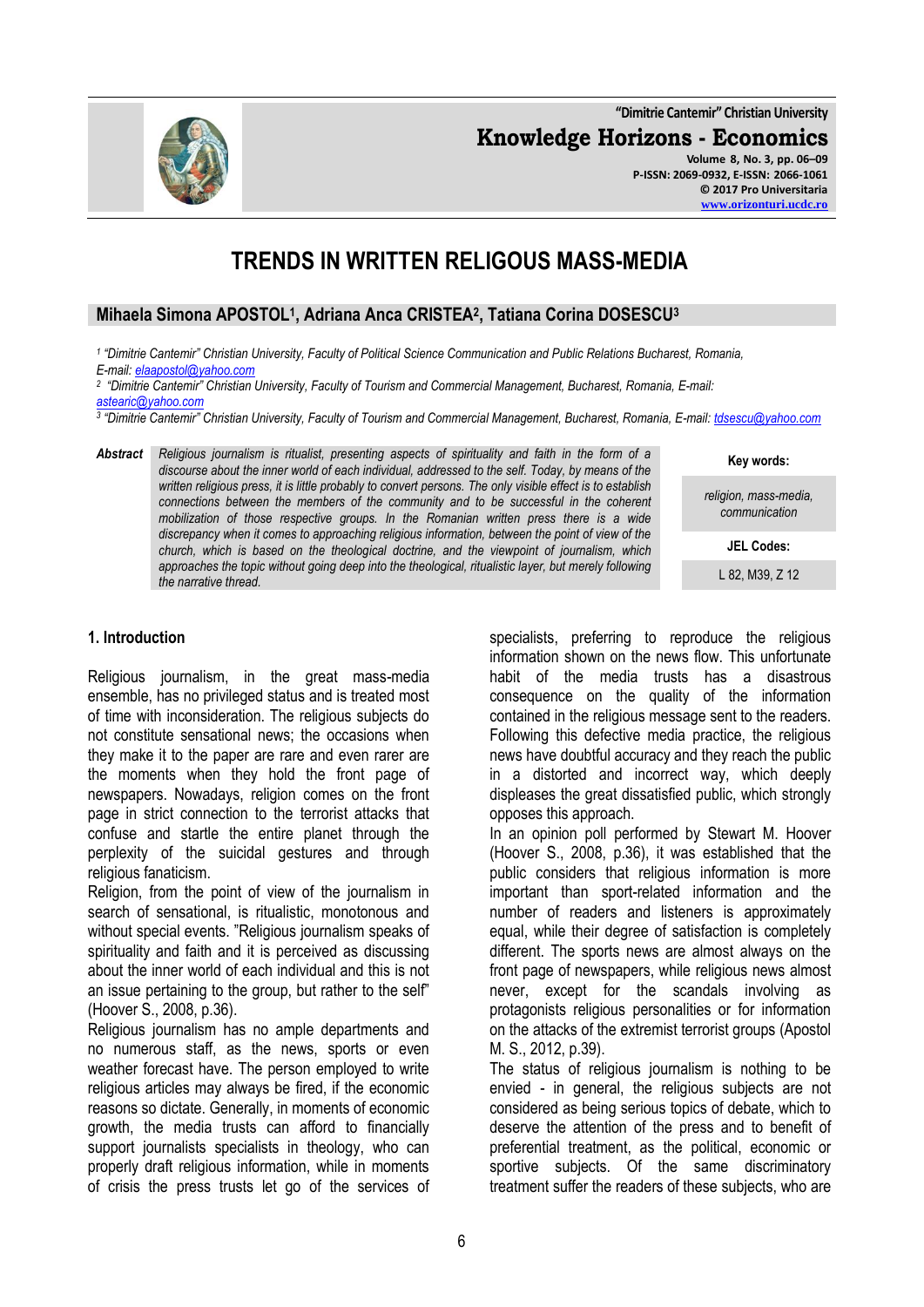labeled as bigots, anchored in the past and not very educated and, in conclusion, not interesting for the media trusts.

### **2. The religious structure of the Romanian readers**

The influence of the religious mass-media over the population indicates the improbability that the persons will give up their own faith in the name of another, but research has proven that these is a tendency of individuals to embrace new religious elements belonging to other cultures and to bring them in their own faith and own system of values (Apostol M. S., 2012, p.75). At the same time, the quality of the religious journalistic material can also be discussed and it can only be analyzed in religious terms. It is impossible to compare the quality of the religious material of different religious confessions, it is strange to discuss in these terms. But rather in terms of clarity and ability to transmit the religious message. In fact, it was noticed that people have the tendency to choose that media which best supports their ideas and faiths and which does not conflict their own convictions. As a consequence, there is little probability that the media will be able to convert anyone. The only visible effect is to establish connections between the members of the community and to be successful in the coherent mobilization of those respective groups (Buddenbaum J. M., in Stout D. A., 2006, p.206).

The fall of communism made most of the political constraints on religion to disappear and gradually religion to not be marginalized. Thus, all cult forms existing in Romania were able to state their own beliefs, to recover their confiscated assets, to build churches and to acquire radio and television stations. In order to understand the complexity of the religious market in Romania we must first speak of the market structure, the number of existing cults, the nationality of the believers and their spreading throughout the territory. This statistical data is absolutely necessary when we speak of the presence on the mass-media market of certain stations and certain consumption tendencies (Apostol, M. S., 2012 p.7).

Out of the total of 19.98 million inhabitants, according to the Statistical Yearbook of Romania 2014, 86.8% declared they belong to the Romanian Orthodox Church and to the Serbian Orthodox Bishopric in Timisoara. The Roman-Catholic church represents 4.7%, the Greek-Catholic church less than 1%, the Christian Russian Orthodox Old Rite Church under 1%. In Romania there are also present: the Reformed Protestant Church, the Christian Evangelical Church, the Romanian Evangelical Church, the Evangelical Church of Augustan Confession, the Lutheran

Evangelical Church – Presbyterian Synod, the Unitarian Church in Romania, the Baptist Church, the Pentecostal Church, the Seventh-Day Adventist Church, the Armenian Church, the Jewish Community, and the Muslim Community.

Following the opinion polls, it was established that the great majority of respondents - 85% - declared that they believe in the existence of God. Still, only 1% of the population of Romania declared going to church every day, 3% several times a week, 19% once a week, 17% several times a month, 5% once a month and 34% declared that they go only for holidays: Christmas or Easter, 9% go less than once a year, 11% do not ever go and, still, 83% of the Romanians consider the church as the institution they trust most (G.R., D.R.I.)

#### **3. The religious written press of the Romanian Orthodox Church**

The Romanian Orthodox Church (in original, BOR) has a series of publications addressing the different categories of believers, for those with specialty theological studies, for the students within the faculties with theological profile, for priests and laymen, magazines, bulletins and a newspaper: Lumina newspaper, BOR – the official bulletin of the Romanian Patriarchy, Ortodoxia – magazine of the Romanian Patriarchy, Studii Teologice – magazine of the Faculty of Theology within the Romanian Patriarchy. The wish of BOR is to communicate the message of the church to all, but also that all can find themselves in the theological discourse.

Lumina newspaper, "launched as publicist novelty in Iasi, by the Mitropoly of Moldova and Bucovina, on the date of 7 February 2005, is the first Christian newspaper in Romania and, until the present, the only Christian Orthodox newspaper in the world. Lumina newspaper experienced in Bucharest an ascendant evolution, from the editorial and printing point of view, as well as with respect to increasing the area of distribution to the readers. Since 16 October 2005, Lumina de Duminică is published, the "week-end" edition of the newspaper. Weekly publication of Christian spirituality and attitude, it is dedicated to the readers who, on Sunday, concern themselves with subjects of Christian spirituality, other than during the week. The first regional edition started its activity on 2 February 2009, in Iasi. In the following year were launched: the Transylvania Edition (Sibiu, 9 April 2010), Oltenia Edition (Craiova, 14 August 2010) and the Banat Edition (1 October 2010). In the spring of year 2013, a sub-redaction of Lumina newspaper was organized in Cluj-Napoca and since 10 May 2013 the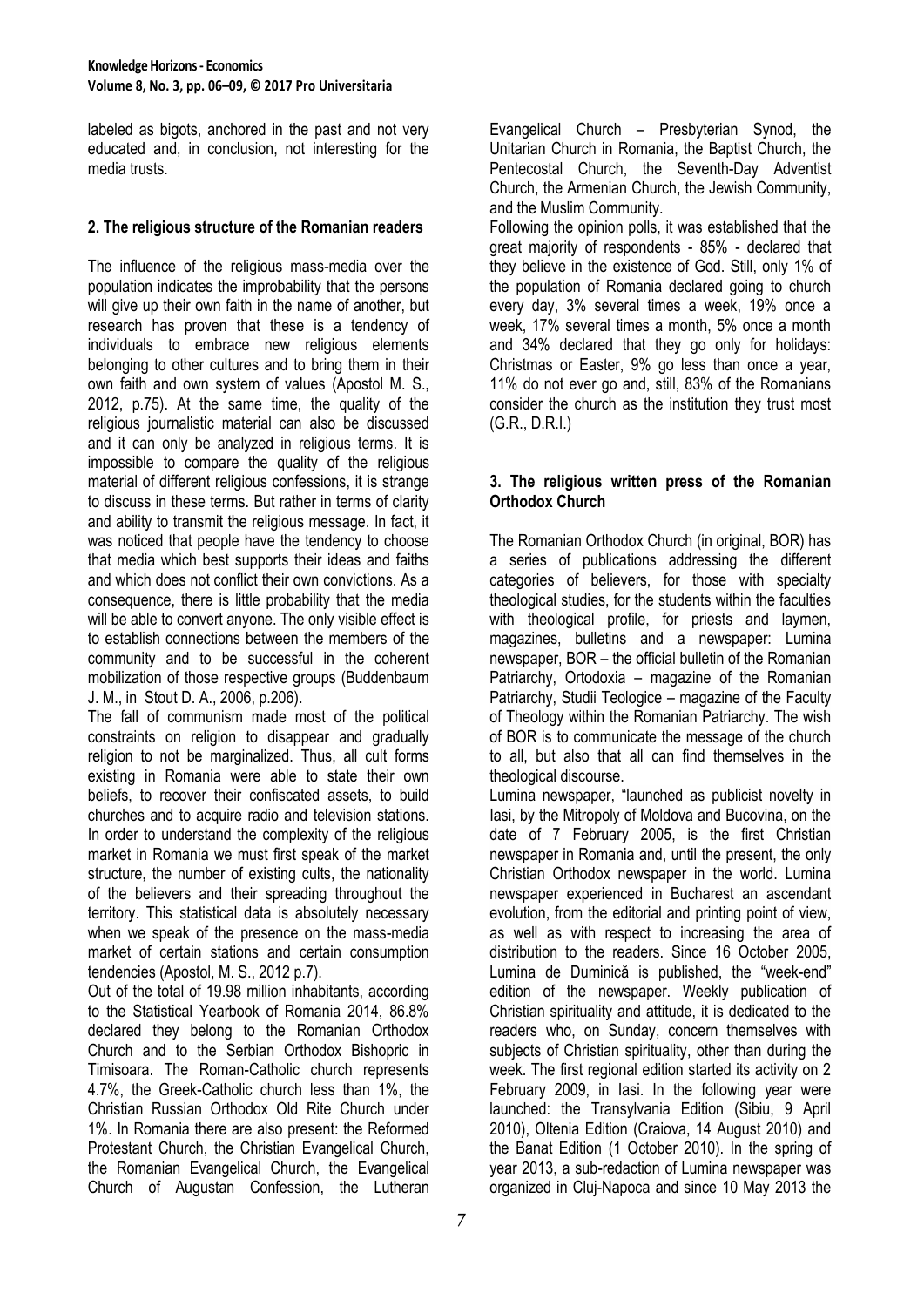Transylvania Edition is printed in a new format" (Dascălu N., 2011).

Studii Teologice – magazine of the Faculty of Theology within the Romanian Patriarchy "is a theological magazine with a long tradition in Romania, bring published without interruption since 1929 and until the present. It is the magazine of all Faculties of Theology in Romania, having 4 fascicles every year, of 300 pages each. Thus, you can access approximately 1200 pages of theological materials of high academic standing. The magazine enjoys a large circulation, of approximately 10,000 for each published fascicle" (Apostol M. S., 2012, p.67).

BOR – the official bulletin of the Romanian Patriarchy, "Revista *Biserica Ortodoxă Română* (ΒΟR) was issued at the end of the  $19<sup>th</sup>$  century, having as main goal to inform the clergy and the believers regarding the activity of the Holy Synod of the national Orthodox Church. Also, its role was to popularize theological culture by means of treaties and articles related to the History of the Church, Morals, Exegesis, Liturgical, Apologetic or about Romanian spirituality. At the same time, according to the Regulation approved by the Holy Synod, the periodical magazine presented the debts and needs of the clergy, published sermons and translations, and communicated news regarding the other sister Orthodox Churches, as well as of heterodox ones.

The Romanian Orthodox Church, as we have shown, is trying to cover different manners and types of communication with the Christian-Orthodox believers, in order for them to find a word of support, at any level.

# **4. Discourse on religious topics in the mass-media**

Religious information is recounted in the Romanian written press following the sensationalist model usually practices when reporting undiscovered news. That is why there is a wide discrepancy when it comes to approaching religious information, between the point of view of the church, which is based on the theological doctrine, and the viewpoint of journalism, which approaches the topic without going deep into the theological, ritualistic layer, but merely following the narrative thread. From here comes the discrepancy between the two discourses, one looking at the practice of the ritual from inside, while another looks at the ritual from outside, the two feelings being different. Journalists present religious reality predominantly illustrating those frames that are spectacular, bizarre and unexpected. The media narrates with predilection amazing events, at the edge of impossible, when

framing reality; it chooses to tell about strange, sensational cases, which disturb the viewer. They present information that includes the sensational: miraculous healings, visions, divine appearances, angels, demons, saints, facts and events at the limit of the real, which are told in the space of faith. Anchoring these stories in the religious dimension makes them gain a nuance of absolute truths, difficult to contest, being an integral part of the dogma. The stories in the holy books become religion only when someone believes in them and classifies them as such. Such an example when the facts told in the press lead to the officialization of religious phenomena is the following: "In 1917, next to Fatima, Portugal, several children said that Virgin Mary appeared to them in a vision and told them that on 13 October in that year a miracle will happen. On that day, the Sun appeared unusual in the sky, like an enormous disk. The reporters present at the event wrote about this phenomenon. The church added this miracle of the Sun on the list of official miracles in year 1930" (Albulescu G. T., 2014).

"In 1531, in the fields next to Mexico City, a peasant called Juan Diego saw an appearance of Virgin Mary, who asked that a church be built in her honour. The Virgin asked the man to gather flowers from a hill and to put them in his cloak. Afterwards, the cloak had printed the image of Virgin Mary. Even though scientific analyses of the so-called miracle of the Virgin of Guadalupe were performed, nobody reached a definitive conclusion (Albulescu G. T., 2014)".

In the religious press in Romania contradictory subjects or subjects considered marginal are also approached, as follows "after the press wrote, during the last days, about the car consecration service in the newest edition of the Moliftelnic 2013 prayer book, Constantin Stoica, BOR spokesperson, indicated that "now was it discovered by the journalists; it has always existed".[…] The BOR representative mentioned that this prayer had always existed in the Moliftelnic, only that priests adapted the fragments where there was talk of the new boat or ship, using the term "vehicle", after translating prayers from Greek (Toea D., 2013)."

The sensational does not avoid the religious sphere, such as there are reports of "A priest died, electrocuted on the shore of a lake in Bistrita, even on the Pentecost day. The priest of Hășmaș locality died while fishing, most probably touching the electricity lines with his fishing rod, according to Realitatea TV (Ziare.com 2011)."

As can be seen, the journalist selects from the multitude of banal facts one information that he later transforms, seasoning it with all journalistic ingredients anchored in the show. This is inevitable because, through its nature, the media discourse must say something significant. And this must be achieved even when the base of the information is banal, the journalist having to justify himself before the reader